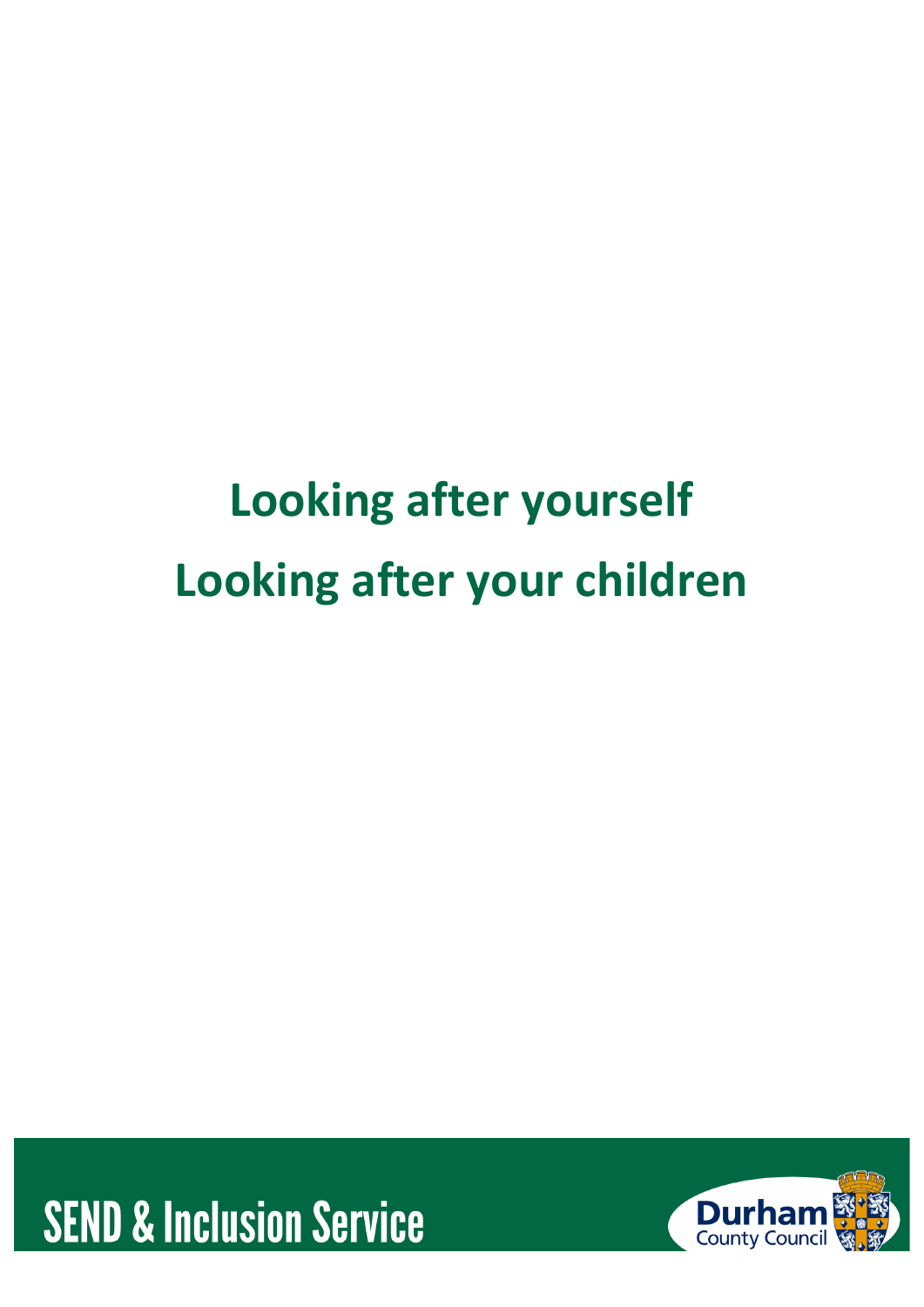There is a lot of uncertainty around the current COVID-19 outbreak, particularly given that the situation is constantly developing and the information about the virus remains incomplete.

Understandably, this is causing a lot of worry and anxiety for people. Having children and young people at home, often when people are trying to work themselves, adds another layer of stress. It is therefore important to not only consider our physical health during such challenging times, but also to pay attention to our mental health. It is normal to feel worried, stressed and anxious when we are faced with uncertain situations, but the sooner we acknowledge and learn to take care of our mental health, the healthier and better equipped we'll be to cope with the situation we're having to face.

This information isn't a work plan for you and your child to follow. It is some 'hints and tips' to go with the work that your child's school will send home for them to do. The information and resources here give you some ideas about how to help keep yourself and your family emotionally well during this time. There are links to mental health resources, learning resources and organisations that may be able to help.



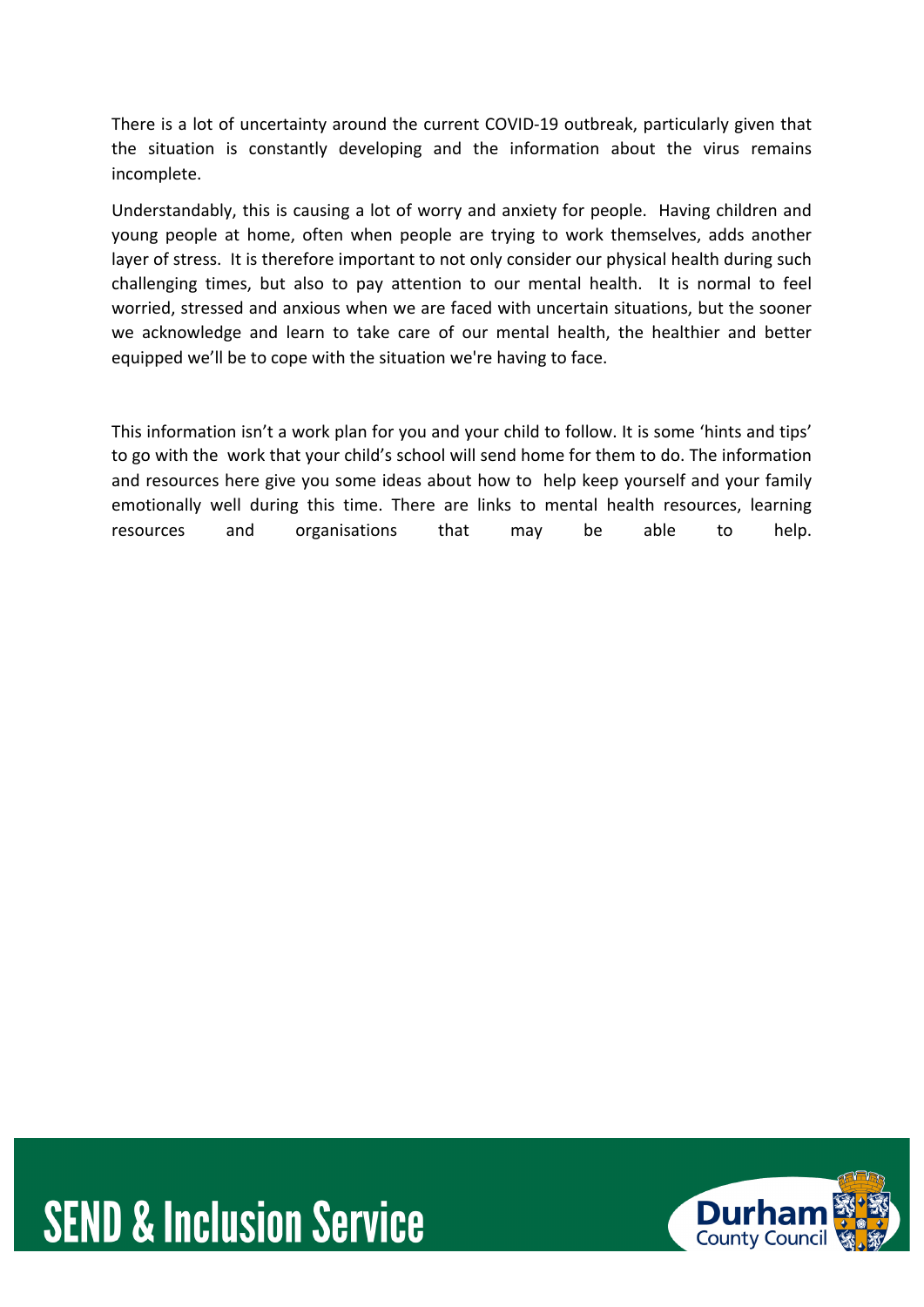# **Looking after yourself**

Taking care of our mental health and checking in on others is something that we can all do, and we need to remember that by looking after our own mental health, we'll be best placed to look after our children. Remember when they tell you on aeroplanes that you need to put on your own oxygen mask before helping others, it's like that. Time is precious, especially when looking after children. However, try to plan your days or weeks to include something from each of the '5 ways to wellbeing' (developed by NEF).

## **BE ACTIVE**

Try to make sure that you and your family get regular exercise every day. You Tube has lots of exercise videos for kids and adults. Get children involved in planning their own 'indoor PE'. If current government advice permits, try to get outside once a day either into your garden if you have one or in a place where there are few people. If you can't go out, open the windows for some fresh air and take some time to look at the world outside.

## **TAKE NOTICE**

Take a break from the news and social media and concentrate on what's happening in the here and now in your family. Notice and appreciate the small things.

Studies have shown that being aware of what is taking place in the present directly enhances your wellbeing.

There's lots of good mindfulness apps to try, but if that's not for you, just getting into something you enjoy e.g. cooking, drawing etc and really focussing on it can be just as good.

# **CONNECT**

Social connection is one of the most important ways that we can look after our mental wellbeing. Social distancing is going to make that trickier, but we're lucky enough to have technology to help us out. Think physical distancing, but social connections. Social media is great, but if you can, try to have phone calls or even video calls. Arrange to Facetime/Skype a friend for coffee, phone relatives more often than usual. Whilst it can be helpful to share worries, try to find other things to talk about too.

## **GIVE**

Research tells us that giving back to our community helps people to feel valuable and makes us happier. We might not be able to contribute to our community in our usual way, but many people will still be able to find ways to give back.

Lots of community groups are setting up schemes that aim to help vulnerable people at this difficult time. If you want to get involved, check out local social media for ideas. Many of us will not be in a position to offer practical support. We can still offer mutual support

to friends and family by checking in with them regularly.

# **KEEP LEARNING**

Learning a new skill or honing an existing one gives us a sense of purpose and achievement. Whilst we're busy learning, we're less likely to experience anxious thoughts and worries. Socialdistancing will bring new challenges, but it will give many of us the time to start a new hobby or learn about an area that we've always been interested in.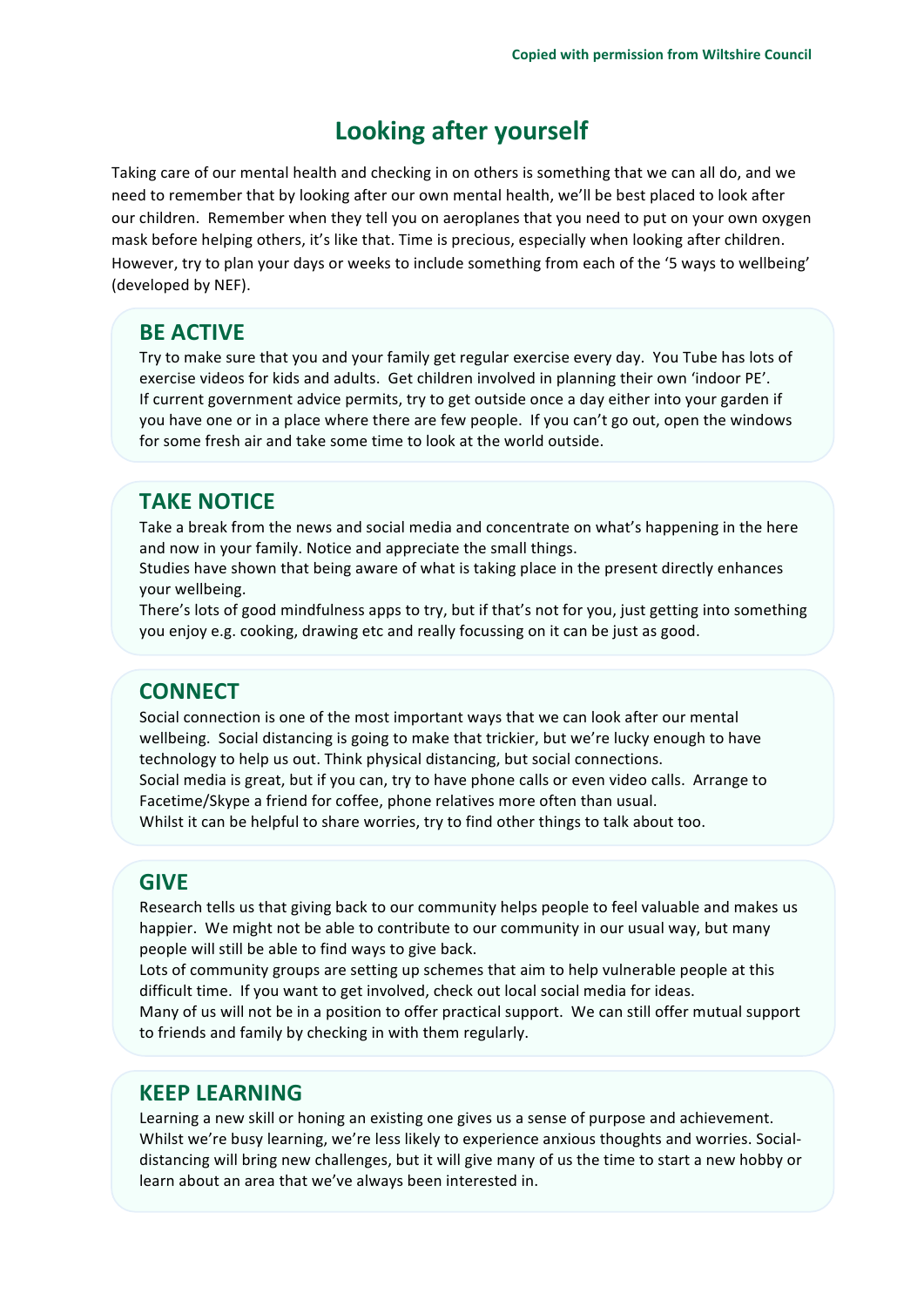# **Looking after your children**

For the most part, children will need what they've always needed; love, attention and opportunities to learn and play. If children are home for long periods because of social-distancing or self-isolation, the following tips might be helpful:

Try and keep to a structure and routine that suits you. Keep bedtime and morning routines close to existing ones to promote a sense of normality that children will find reassuring. Encouraging them to get up and dressed during the week will help maintain some difference between weekdays and weekends.

Keep boundaries firm and make it clear that you expect the same standards of behaviour as usual. Boundaries show that adults are still in control and taking care of them, which helps children to feel safe.

Make sure they get some time to burn off energy every day. Younger children will enjoy assault courses, discos etc. Older children and teens might respond better to fitness videos.

Expect children to do some learning every day. In the longer-term schools are likely to provide opportunities for online learning. In the short term, or as extra activities there are a wealth of helpful websites, many of which they will be able to access independently. Continuing with their learning helps promote a sense of normality and purpose as well as keeping them up to date for when they are back at school.

Find opportunities for them to interact with their friends remotely. For tweens and teens, contact with their peers is especially important. Technology provides lots of opportunities for older children to connect, chat and game together. But be wary of giving unsupervised access to platforms that you would not normally allow your child onto; the internet still poses the same risks as in normal times.

Give children opportunities to have a say in what will be happening. They may have had a lot of their freedoms and choices removed for a while and may feel powerless or angry. Older children and teenagers will be more able to understand the risks in too much screen time, too little sleep, inactivity etc. They are more likely to 'buy in' to new rules and routines if they feel that they have a voice. Family meetings where children and adults problem-solve together can be helpful for this. (https://bristolchildparentsupport.co.uk/ready-family-meetings/)

There are some example timetables on the next page. These are just shared as a guide but may be helpful in terms of thinking about how to maintain some structure and routine throughout days at home. Remember to intersperse activities with breaks, and don't forget healthy snacks and drinks!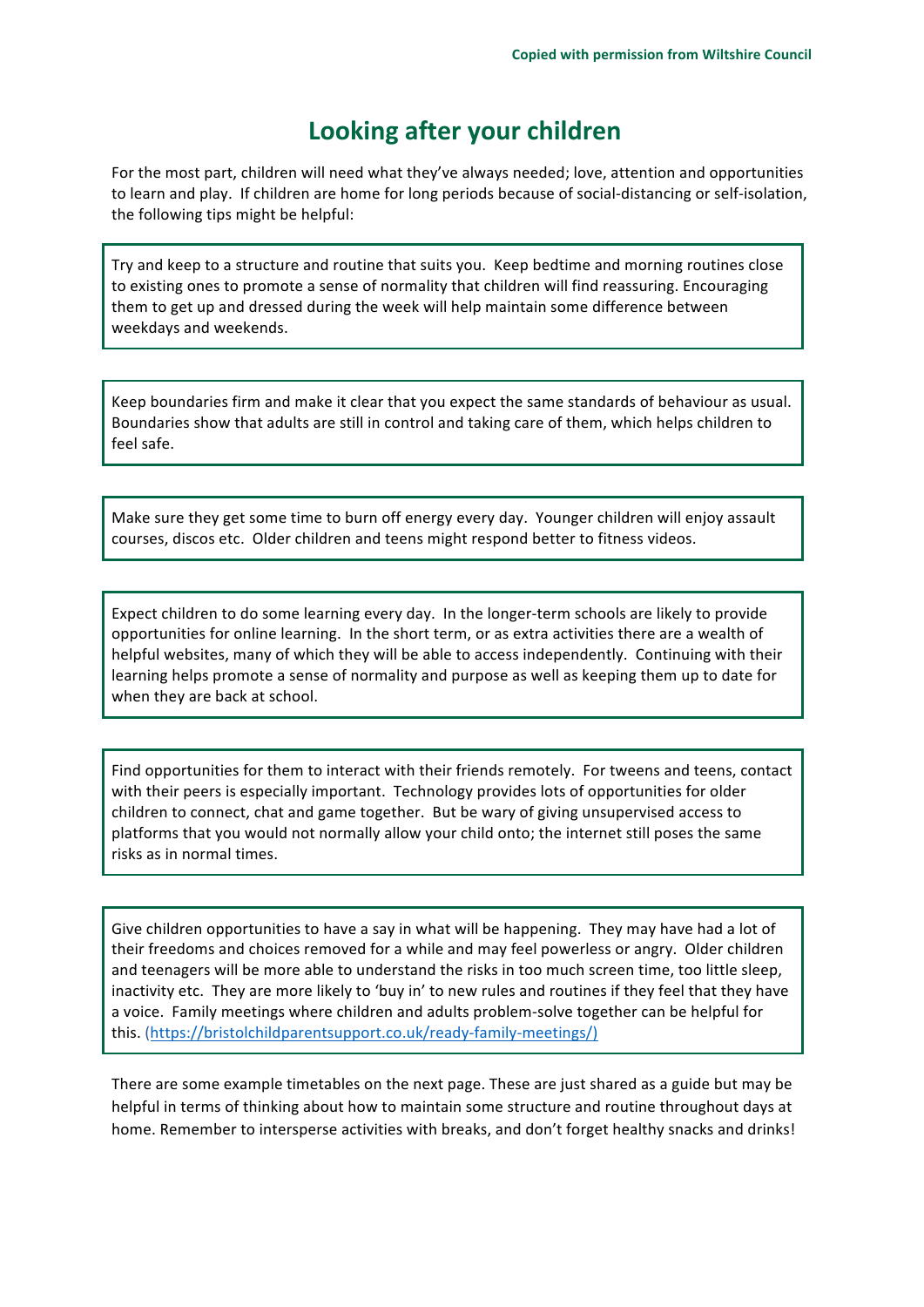The last pages in this pack have links to websites with helpful ideas and activities covering a range of topics.

| <b>Get ready for the day</b> |                             | . Have breakfast, have a wash, get dressed                                                    |
|------------------------------|-----------------------------|-----------------------------------------------------------------------------------------------|
| 9am                          | <b>Activity 1</b>           | . Online learning from school OR a craft activity (cutting and sticking,<br>painting, baking) |
| 10am                         | <b>Activity 2</b>           | . Online learning from school OR some writing or maths - write a story,<br>count coins        |
| 11am                         | <b>Get active!</b>          | . Play in the garden, do an exercise video                                                    |
| 12                           | Lunchtime                   |                                                                                               |
| 1pm                          | <b>Help about the house</b> | . Help tidy up, hoover, wash up                                                               |
| 2pm                          | <b>Quiet time</b>           | . Do something calm, like reading or colouring                                                |
| 3pm                          | <b>Activity 3</b>           | • Online learning from school OR be creative – make some music, design<br>an outfit           |
| 4pm                          | <b>Have some free time</b>  | • Enjoy toys and tech                                                                         |
| 5pm                          | <b>Dinner time</b>          | • Help prepare dinner - help tidy up too!                                                     |
| 6pm                          | <b>Family time</b>          | . Play a game, watch a movie, spend time together                                             |
| Get ready for bed            |                             | . Have a bath, get pyjamas on, read a story                                                   |

# **Example timetables**

#### **45 mins Academic learning**

#### **45 mins Creative Activities**

**45 mins Exercise** 

**Have lunch** 

**Downtime** 

**45 mins Academic learning** 

**45 mins Help around the house** 

**Free time** 

**Have dinner**

**Contact family and friends** - phone, Facetime, email

**Free time** 

**Get ready for bed**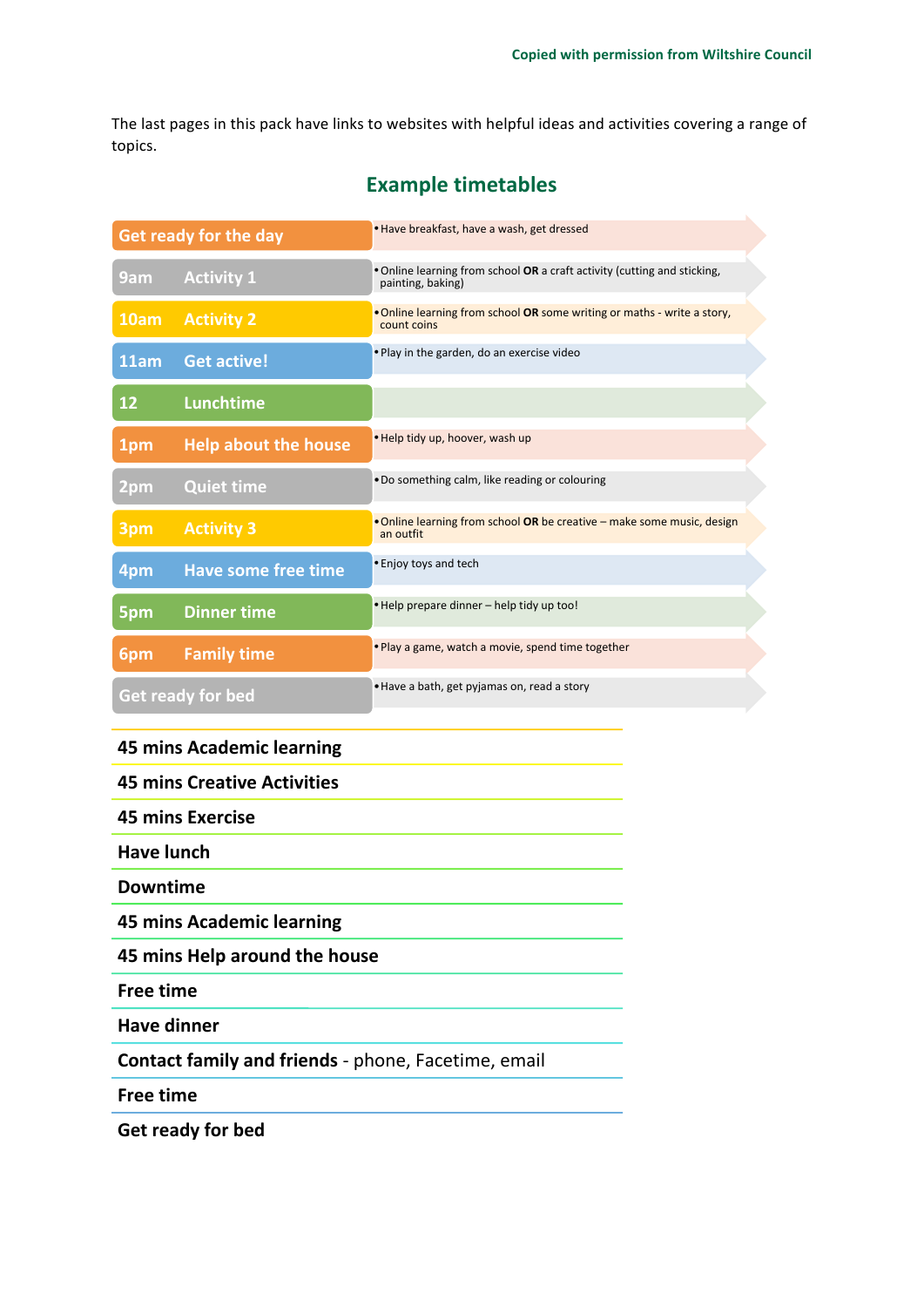# **Talking to children about Coronavirus (COVID-19)**

Although it's tempting to try and protect children from difficult topics, they are more likely to worry when they're kept in the dark. Children and teenagers will be aware of what is happening but may not have all the facts they need to understand it.

These tips will help you communicate about Coronavirus with your child:

- Take time to talk and listen. Be clear that you are happy to answer any questions that they have. Be led by your child as they may not be that interested or want to know everything all at once. Try to answer any questions honestly but keep things in context e.g. "Sadly, some people do die, but the vast majority of people will recover, and children seem to be only mildly affected".
- Reassure them that their own risk is very low but that we all need to 'do our bit' to look after people who might be very unwell. Underline how helpful they are being by following the rules about hygiene and social-distancing. Knowing we're being altruistic helps us to bear the tough times.
- Give positive messages about everything you are doing as a family to keep yourselves safe. Talk about all the work people around the world are doing to find treatments and a vaccine.
- Keep explanations developmentally appropriate.
	- $\circ$  Young children up to about age seven will need very simple explanations that relate to their own experiences. Explain that, like other germs, Coronavirus can spread between people and make them ill. But because Coronavirus is a new germ that we don't know everything about, we need to take more care and so things might be a bit different for a while.
	- $\circ$  Older children and tweens will want to know more. They may have heard partial explanations and 'filled in the gaps' themselves with their own ideas, so check what they already think they know about it.
	- $\circ$  Teenagers will have a similar capacity to understand what's going on as adults. They will need calm, factual information and opportunities to talk through their worries and disappointments.
- Give them an opportunity to talk about their feelings. Our instinct might be to 'make it all better', but it is normal to feel scared, sad and angry in the face of what's happening. Tell them that what is happening is not normal but that their feelings are.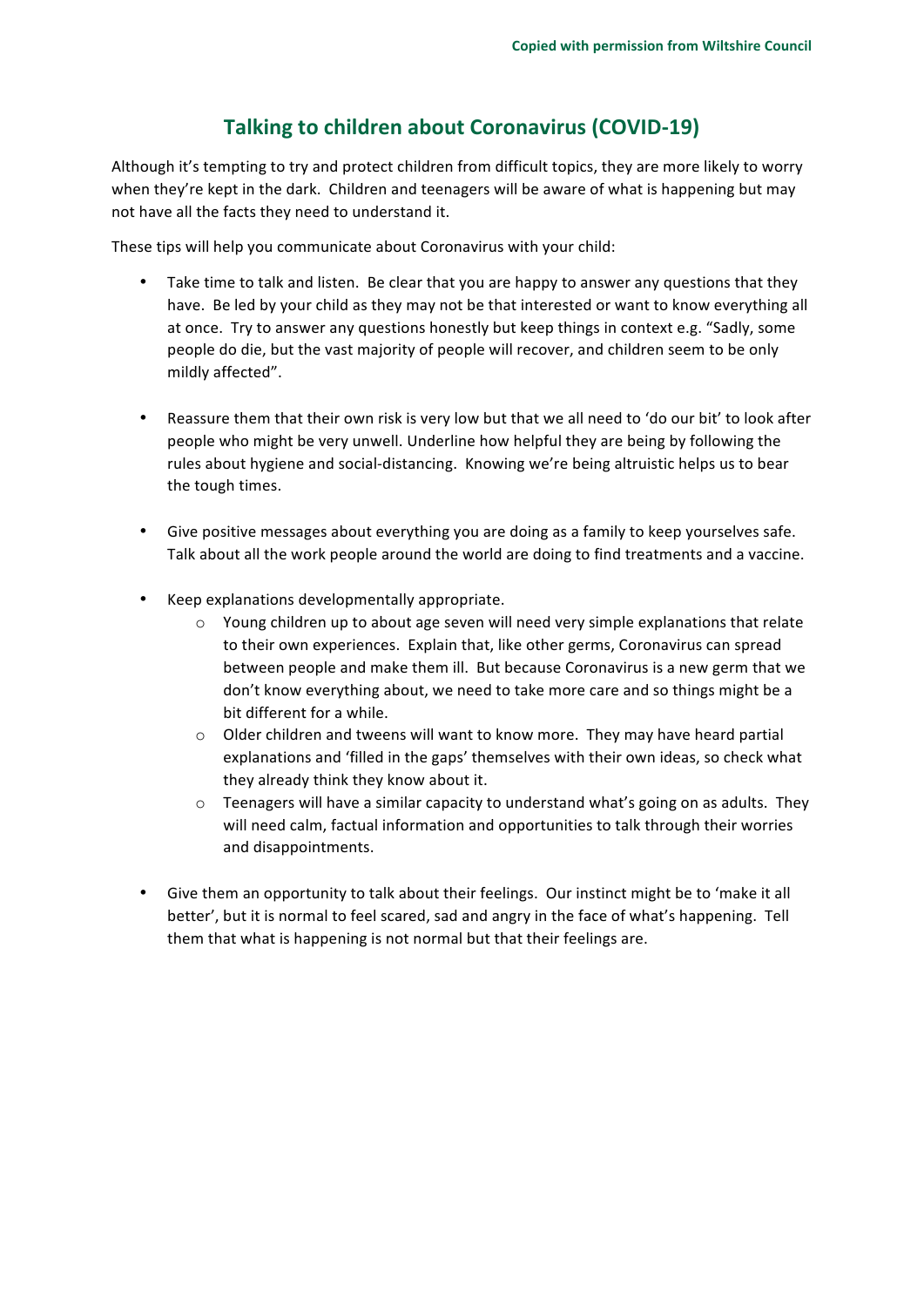# **Sources of support**

#### **General – for parents**

Samaritans Call 116 123 https://www.samaritans.org/how-we-can-help/contact-samaritan/

Mind UK https://www.mind.org.uk/ https://www.mind.org.uk/information-support/support-community-elefriends/ UK Mental Health Charity with information and an online mutual support community

#### General – for young people

www.kooth.com www.youngminds.org.uk www.keep-your-head.com https://www.annafreud.org/on-my-mind/self-care/ Self Care, Anxiety, Depression, Coping Strategies | On My Mind | Anna Freud Centre 85 self-care strategies identified by young people with anxiety or depression to help other young people manage their mental health and wellbeing.

#### **Parenting pressures**

#### **Family Action**

Telephone: 0808 802 6666 Text message: 07537 404 282

#### https://www.family-action.org.uk/what-we-do/children-families/familyline/

The FamilyLine service supports people who are dealing with family pressures in a new and innovative way by using a network of volunteers from across the country to support family members over the age of 18 through telephone calls, email, web chat and text message.

#### **Family Lives (previously Parentline)**

Call: 0808 800 2222

https://www.familylives.org.uk/how-we-can-help/confidential-helpline/

Family Lives offers a confidential and free helpline service for families in England and Wales (previously known as Parentline). for emotional support, information, advice and guidance on any aspect of parenting and family life. The helpline service is open 9am – 9pm, Monday to Friday and 10am – 3pm Saturday and Sunday.

#### **Gingerbread**

Single Parent Helpline: 0808 802 0925 gingerbread.org.uk

One Parent Families/Gingerbread is the leading national charity working to help lone parents and their children.

#### **Grandparents Plus**

Call: 0300 123 7015 grandparentsplus.org.uk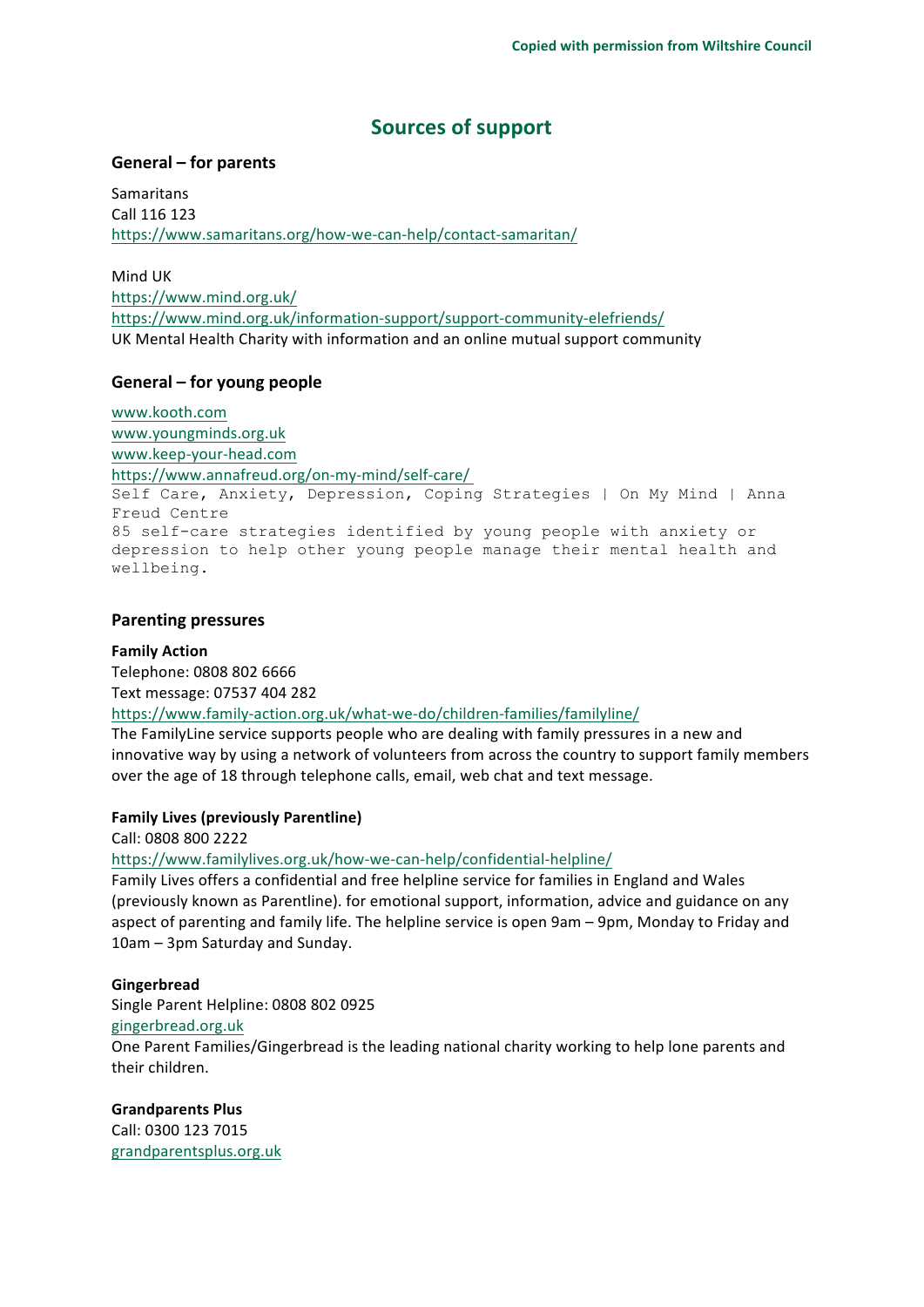Grandparents Plus is the only national charity (England and Wales) dedicated to supporting kinship carers - grandparents and other relatives raising children who aren't able to live with their parents.

## **Helpful resources for talking to children about Coronavirus**

#### **Covibook**

https://www.mindheart.co/descargables

A short book about Coronavirus for children under 7

#### **Newsround video**

https://www.bbc.co.uk/newsround/51342366?fbclid=IwAR3CyZq5rzXVoyGCgWjjpx6YqoetuZ1tP16y 7wMjUR6uwgWyhRmf0aFTrAs

Drs Chris and Xand explain what's happening

#### How to talk to your children about coronavirus (COVID-19)

https://www.unicef.org.au/blog/news-and-insights/march-2020/how-to-talk-to-your-childrenabout-coronavirus

#### Eight tips to help comfort and protect children.

www.unicef.org.au

#### Resources for children and young people with additional needs:

https://theautismeducator.ie/wp-content/uploads/2020/03/The-Corona-Virus-Free-Printable-Updated-2-The-Autism-Educator-.pdf

https://carolgraysocialstories.com/wp-content/uploads/2020/03/Pandemics-and-the-Coronavirus.pdf

https://www.mencap.org.uk/advice-and-support/health/coronavirus -

contains a link to the most up to date version of their "Easy Read" for young people and adults with learning difficulties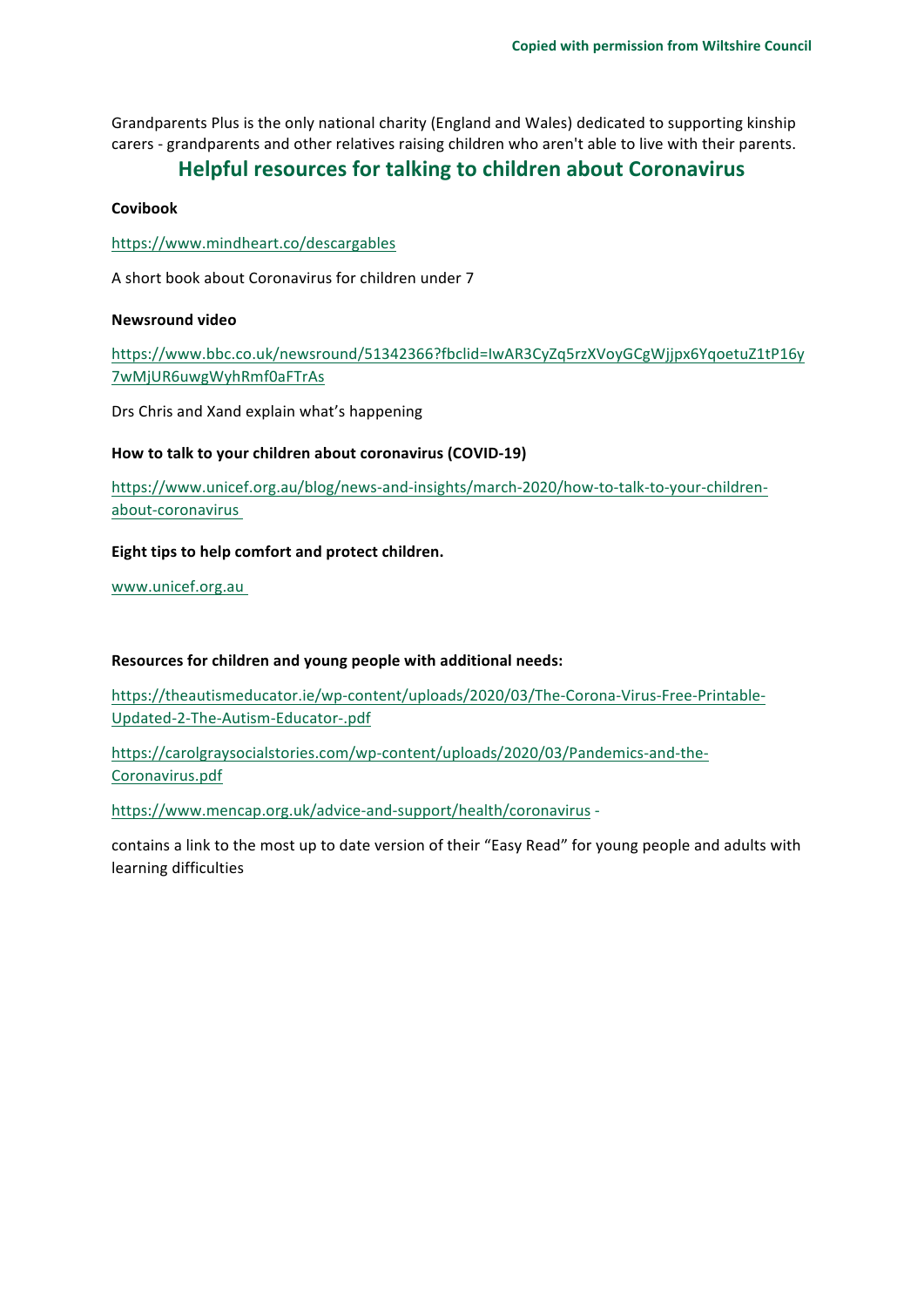# **Resources for home education**

Many schools will be setting their own learning. However, if you need something else to keep them usefully occupied then this non-exhaustive list might help those affected by school closures due to coronavirus, compiled by home educators:

#### **Khan Academy**

#### https://www.khanacademy.org

Especially good for maths and computing for all ages but other subjects at Secondary level. Note this uses the U.S. grade system but it's mostly common material.

#### **BBC Learning**

#### http://www.bbc.co.uk/learning/coursesearch/

This site is old and no longer updated and yet there's so much still available, from language learning to BBC Bitesize for revision. No TV license required except for content on BBC iPlayer.

#### **Futurelearn**

#### https://www.futurelearn.com

Free to access 100s of courses, only pay to upgrade if you need a certificate in your name (own account from age 14+ but younger learners can use a parent account).

#### **Seneca**

#### https://www.senecalearning.com

For those revising at GCSE or A level. Tons of free revision content. Paid access to higher level material.

#### **Openlearn**

#### https://www.open.edu/openlearn/

Free taster courses aimed at those considering Open University but everyone can access it. Adult level, but some e.g. nature and environment courses could well be of interest to young people.

#### **Blockly**

### https://blockly.games

Learn computer programming skills - fun and free.

#### **Scratch**

https://scratch.mit.edu/explore/projects/games/ Creative computer programming

**Ted Ed** https://ed.ted.com All sorts of engaging educational videos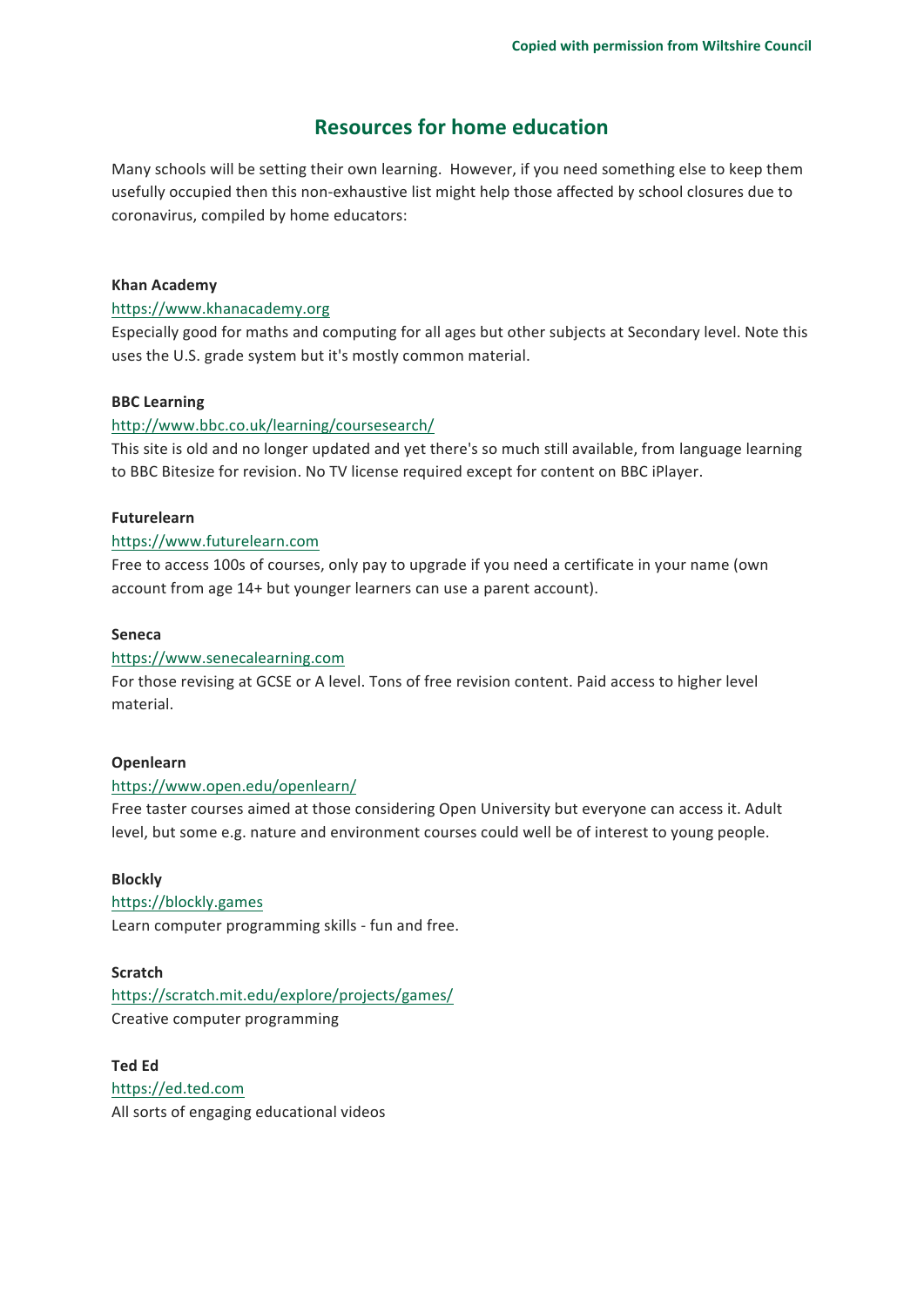**National Geographic Kids** https://www.natgeokids.com/uk/ Activities and quizzes for younger kids.

**Duolingo** https://www.duolingo.com Learn languages for free. Web or app.

**Mystery Science** https://mysteryscience.com Free science lessons

**The Kids Should See This** https://thekidshouldseethis.com Wide range of cool educational videos

**Crash Course** https://thecrashcourse.com You Tube videos on many subjects

**Crash Course Kids** https://m.youtube.com/user/crashcoursekids As above for a younger audience

**Crest Awards** https://www.crestawards.org Science awards you can complete from home.

**iDEA Awards** https://idea.org.uk Digital enterprise award scheme you can complete online.

#### **Paw Print Badges**

https://www.pawprintbadges.co.uk Free challenge packs and other downloads. Many activities can be completed indoors. Badges cost but are optional.

**Tinkercad** https://www.tinkercad.com All kinds of making.

**Prodigy Maths** https://www.prodigygame.com Is in U.S. grades, but good for UK Primary age.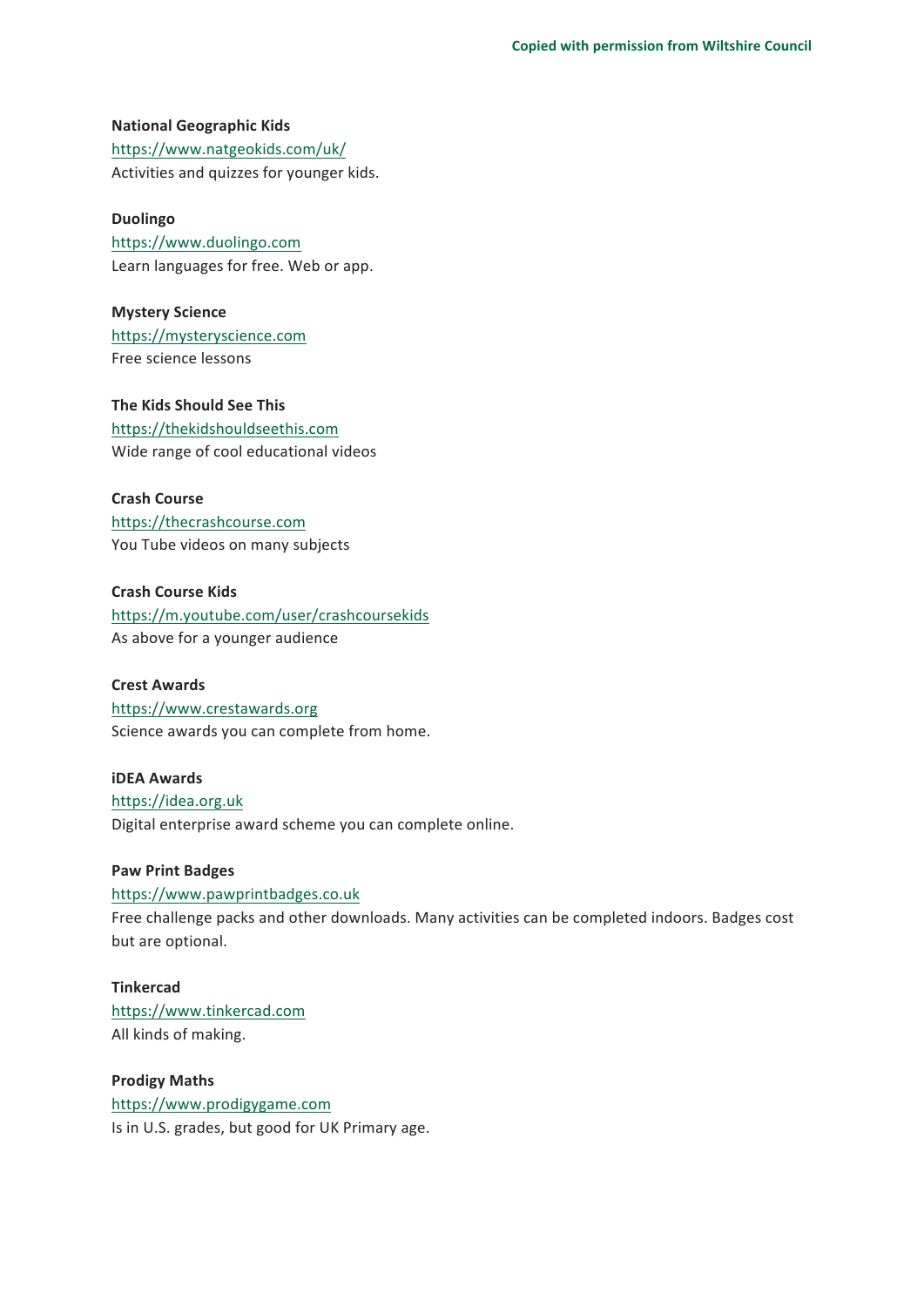**Cbeebies Radio** https://www.bbc.co.uk/cbeebies/radio Listening activities for the younger ones.

#### **Nature Detectives**

https://naturedetectives.woodlandtrust.org.uk/naturedetectives/ A lot of these can be done in a garden, or if you can get to a remote forest location!

**Oxford Owl for Home** https://www.oxfordowl.co.uk/for-home/ Lots of free resources for Primary age

#### **Big History Project**

https://www.bighistoryproject.com/home Aimed at Secondary age. Multi disciplinary activities.

#### **Geography Games**

https://world-geography-games.com/world.html Geography gaming!

**Blue Peter Badges**

https://www.bbc.co.uk/cbbc/joinin/about-blue-peter-badges If you have a stamp and a nearby post box.

#### **The Artful Parent**

https://www.facebook.com/artfulparent/ Good, free art activities

**Red Ted Art**

https://www.redtedart.com Easy arts and crafts for little ones

**The Imagination Tree** https://theimaginationtree.com Creative art and craft activities for the very youngest.

**Toy Theater** https://toytheater.com/ Educational online games

**DK** Find Out https://www.dkfindout.com/uk/?fbclid=IwAR2wJdpSJSeITf4do6aPhff8A3tAktnmpaxqZbkgudD49l71 ep8-sjXmrac Activities and quizzes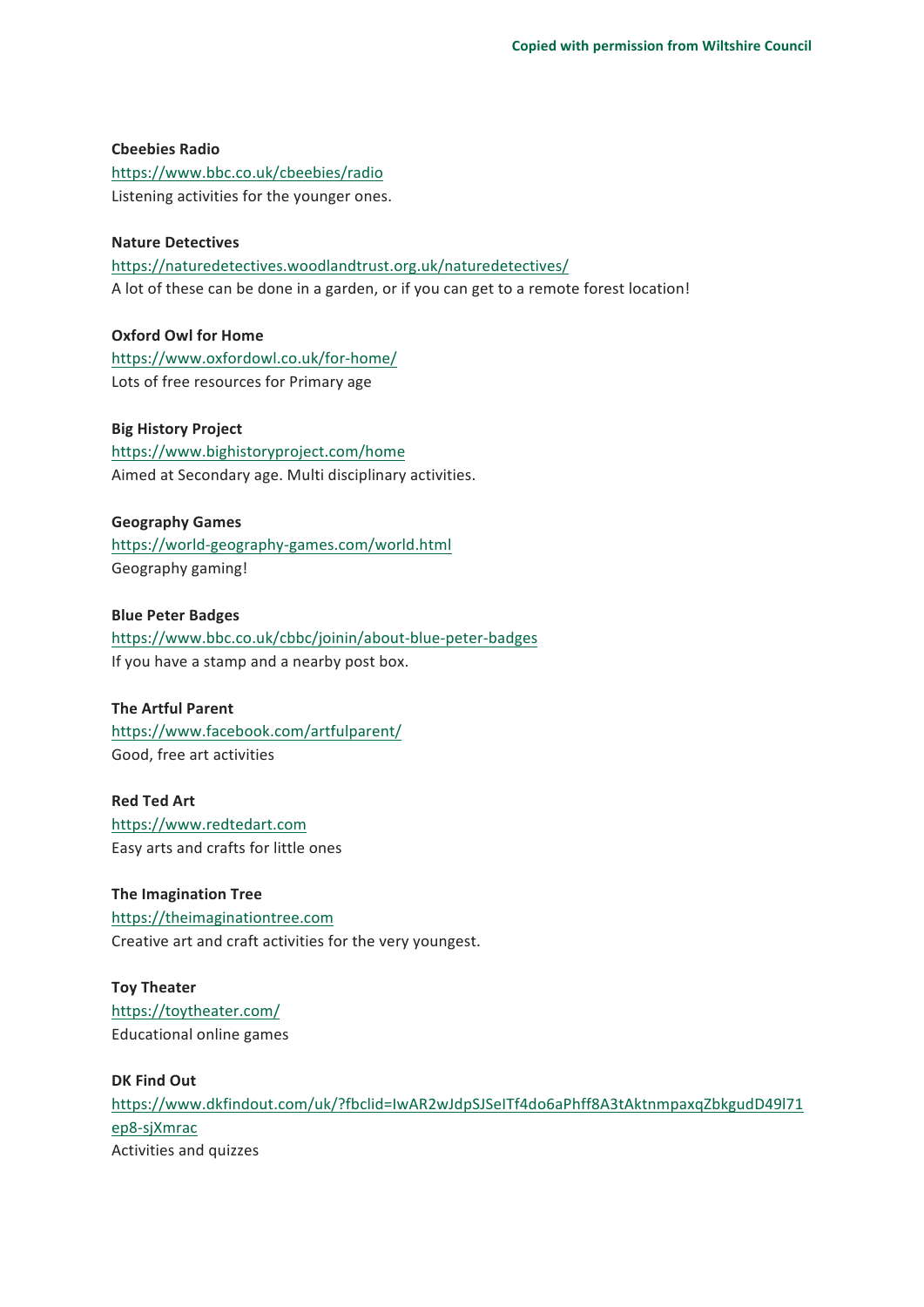#### **Twinkl**

#### https://www.twinkl.co.uk

This is more for printouts, and usually at a fee, but they are offering a month of free access to parents in the event of school closures.

#### **Virtual tours**

https://www.travelandleisure.com/attractions/museums-galleries/museums-with-virtual-tours Virtual tours of some of the world's best museums